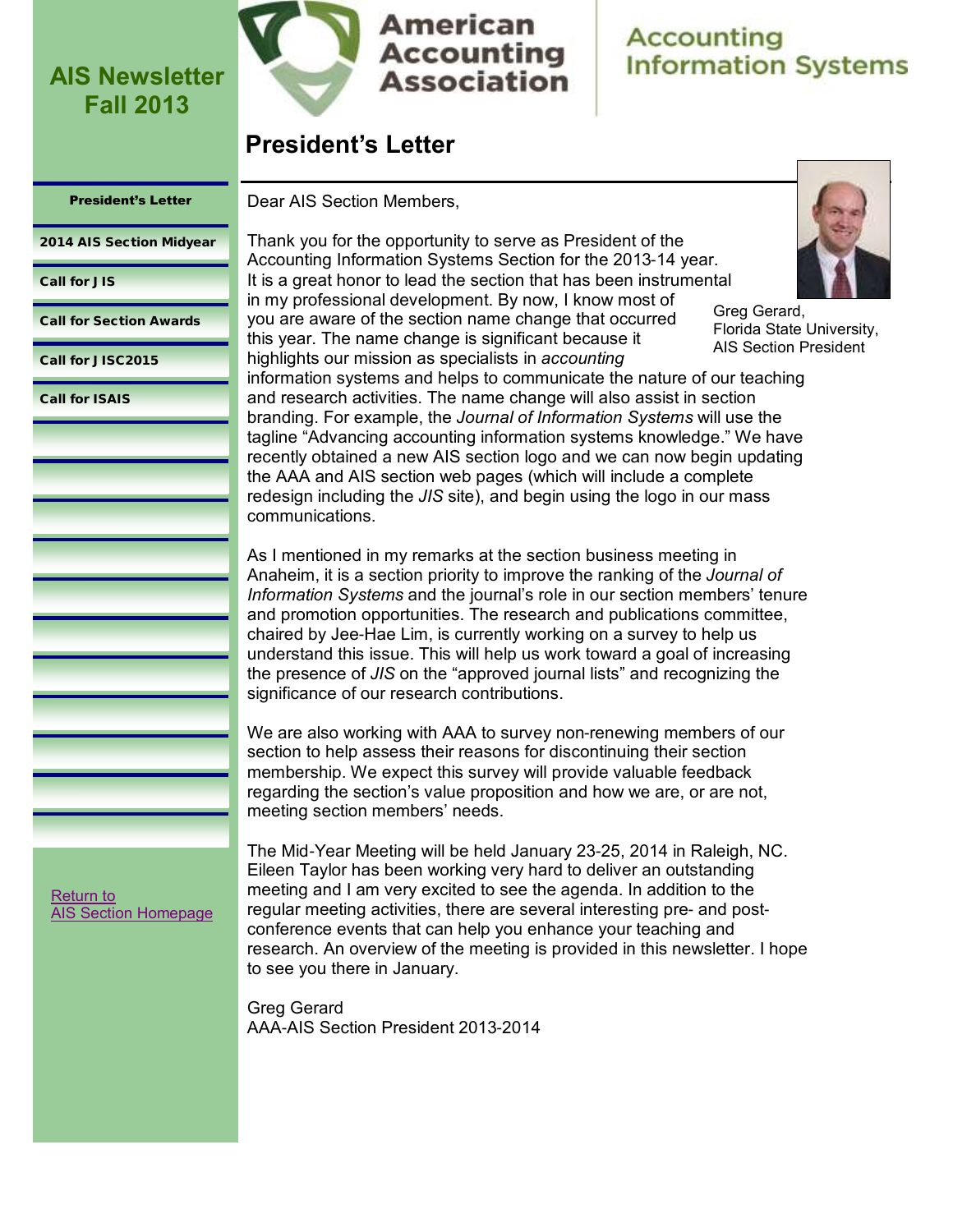

## **Accounting Information Systems**

## **2014 AAA AIS/SET Midyear Meeting and AIS New Scholars Consortium**

#### <span id="page-1-0"></span>[President's Letter](#page-0-0)

2014 AIS Section Midyear

[Call for JIS](#page-4-0)

[Call for Section Awards](#page-5-0)

[Call for JISC2015](#page-7-0)

[Call for ISAIS](#page-9-0)

The section is very excited about our upcoming [AIS/SET Midyear](http://aaahq.org/infosys/meetings/2014/online.cfm)  [Meeting,](http://aaahq.org/infosys/meetings/2014/online.cfm) **January 23-25, 2014** to be held in **Raleigh, NC**.

This year we will offer:

- Pre- and post-conference workshops (pre-conference: New Scholars Consortium, Critical Thinking Workshops, Design Science Research in Accounting, and post-conference: SAP Workshop)
	- Friday night comedy club event at Charlie Goodnights
- Cutting edge panels with national experts
	- Return of the Short Paper and Best Teaching Practices sessions

Registration will be open soon - we look forward to seeing you there! If you have any questions, please contact Eileen Taylor, 2014 Meeting Coordinator [\(Eileen\\_Taylor@ncsu.edu\).](mailto:Eileen_Taylor@ncsu.edu)

## **New Scholars Consortium: January 23 12:30-5:30pm**

The New Scholars Consortium at the 2014 Accounting Information Systems Section Midyear Meeting will have a small group research workshop for attendees. The purpose of the workshop will be for new scholars and Ph.D. students to receive constructive feedback on their research in progress and germinate new research ideas through interaction with seasoned faculty members in a small group setting. The deadline for submissions for the small group research workshop has been extended to **December 16, 2013.** All stages of research in progress will be acceptable including well-developed research proposals. If you do not have a proposal, please include a brief outline of your research topic and proposed methodology. More fully developed papers will be presented while earlier stage proposals and ideas will be discussed in a small group setting. Please send your submissions in Word format to Ryan Baxter [\(rbaxter@bentley.edu\)](mailto:rbaxter@bentley.edu).

### **Pre-conference: DRAW Thursday, January 23 1:00-5:30pm**

The 2<sup>nd</sup> Design Science Research in Accounting Workshop (DRAW2) is designed to facilitate learning, interaction and the exchange of research and teaching ideas that apply the Design Science Research (DSR) paradigm. Design Science Research (DSR) has played a very important role in research on accounting information systems over the last two decades. Examples include research on systems design (e.g., REA), decision aids, text and data mining, artificial intelligence and XBRL. The Second Design Science Research in Accounting Workshop (DRAW2) will address strategies for DSR evaluation in accounting, auditing, taxation, etc.

The workshop will feature a keynote from Dr. Richard L. Baskerville, Board of Advisors Professor in the Department of Computer Information Systems, J. Mack Robinson College of Business at Georgia State University. Dr. Baskerville's recent publications include A Comprehensive Framework for Evaluation in Design Science Research (2012) and Eating our own Cooking: Toward a More Rigorous Design Science of Research Methods (2012).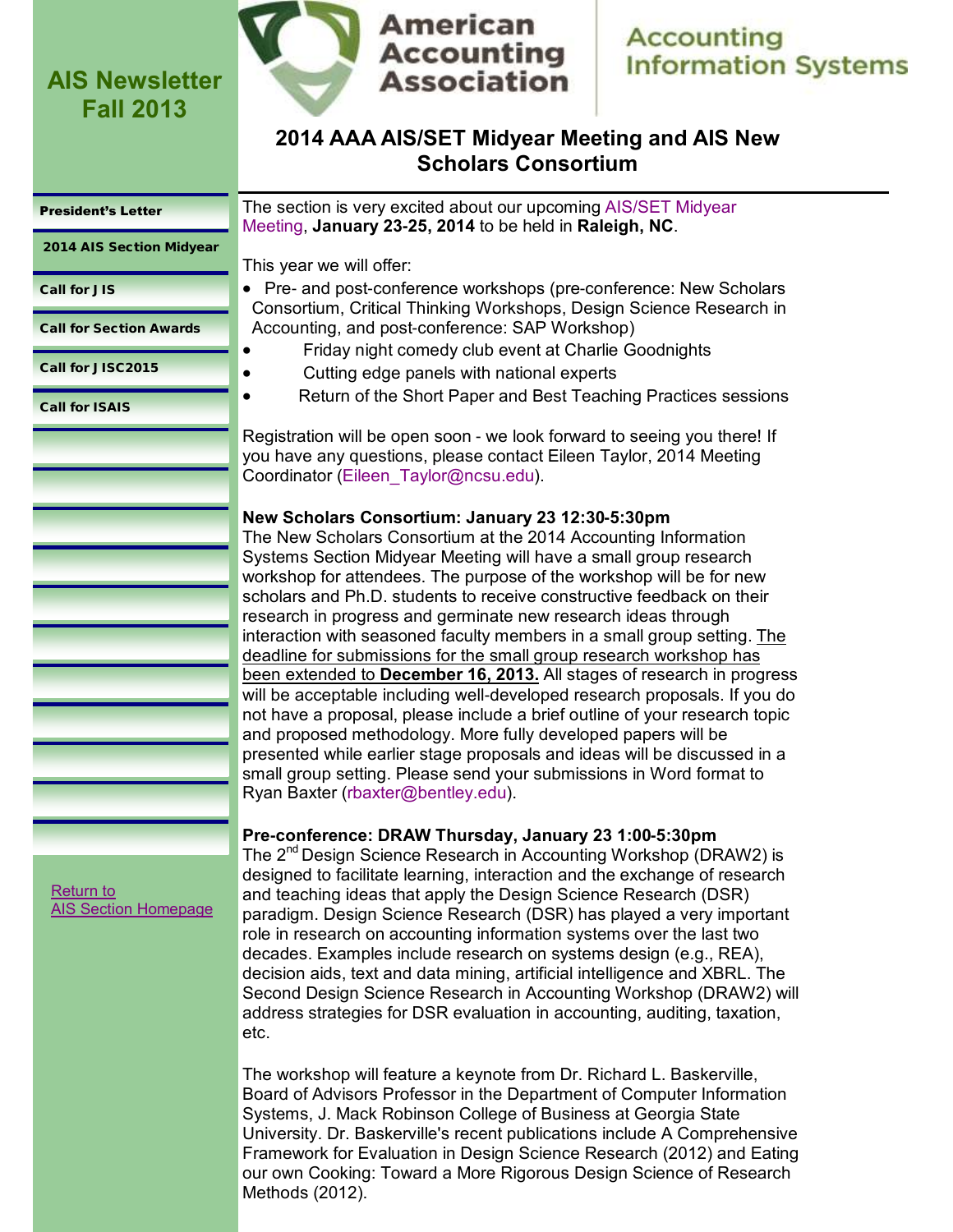In addition to Dr. Baskerville, there will be a panel of SET members with substantial experience in design science research and teaching to provide feedback on proposal areas including but not limited to enterprise systems, XBRL, auditing and assurance including continuous assurance, fraud detection, financial accounting and reporting, management and performance reporting, taxation, government and not-for-profit accounting, teaching, learning and curriculum design.

**The following two pre-conference workshops will be taught by Gerald Nosich, Author and Fellow at the Foundation for Critical Thinking (offered January 23, 2013 as ½ or full day – see registration form for cost)**

### **Pre-conference Workshop for Teachers: Helping Students Learn to Think More Critically**

The focus of the workshop is on ways to foster and improve critical thinking in your students. The strategies we'll concentrate on are ones that are most central and widely applicable in improving a person's thinking abilities. We will work on helping students apply, become more skillful in, and internalize fundamental concepts of critical thinking, concepts that help students learn to think more critically in the discipline, across disciplines, and in their lives outside of school.

### **Pre-conference Workshop for Researchers: Using Critical Thinking Explicitly to Enhance Research**

The focus is on how the fundamental concepts of critical thinking can help your research become richer, more productive, and communicated more effectively. The central idea is that paying explicit and systematic attention to the "elements of thought"—elements such as assumptions, implications and consequences, interpretations, points of view—can open up new avenues of research and make aspects of current research more focused and pointed. Similarly, paying explicit attention to "intellectual standards"—such as clarity, relevance, and significance—can enhance both your research itself and the way your research is communicated in writing.

Additionally, a post-conference workshop will be held:

### **Post-conference Workshop on teaching SAP with the University Alliances offered January 25, 2013 1:30-4:30pm (see registration form for cost)**

Participants will obtain hands-on training with SAP through a case designed specifically for the introductory AIS course. The case is composed of four separate but interrelated sets/tutorials of exercises: 1) procurement; 2) production; 3) sales and distribution; and 4) financial and cost accounting. Instructors with minimal SAP knowledge can successfully use the case to demonstrate basic transaction processing and internal control concepts in an ERP system such as SAP. Participants will obtain an overview of SAP and the case, followed by the completion of the first set of exercises, in procurement. Internal control concepts applied to procurement will also be discussed in the training, including questions included along with the case that instructors can choose to have students answer regarding internal control in each set of exercises. Participants are to bring a laptop for remote log in to the SAP server.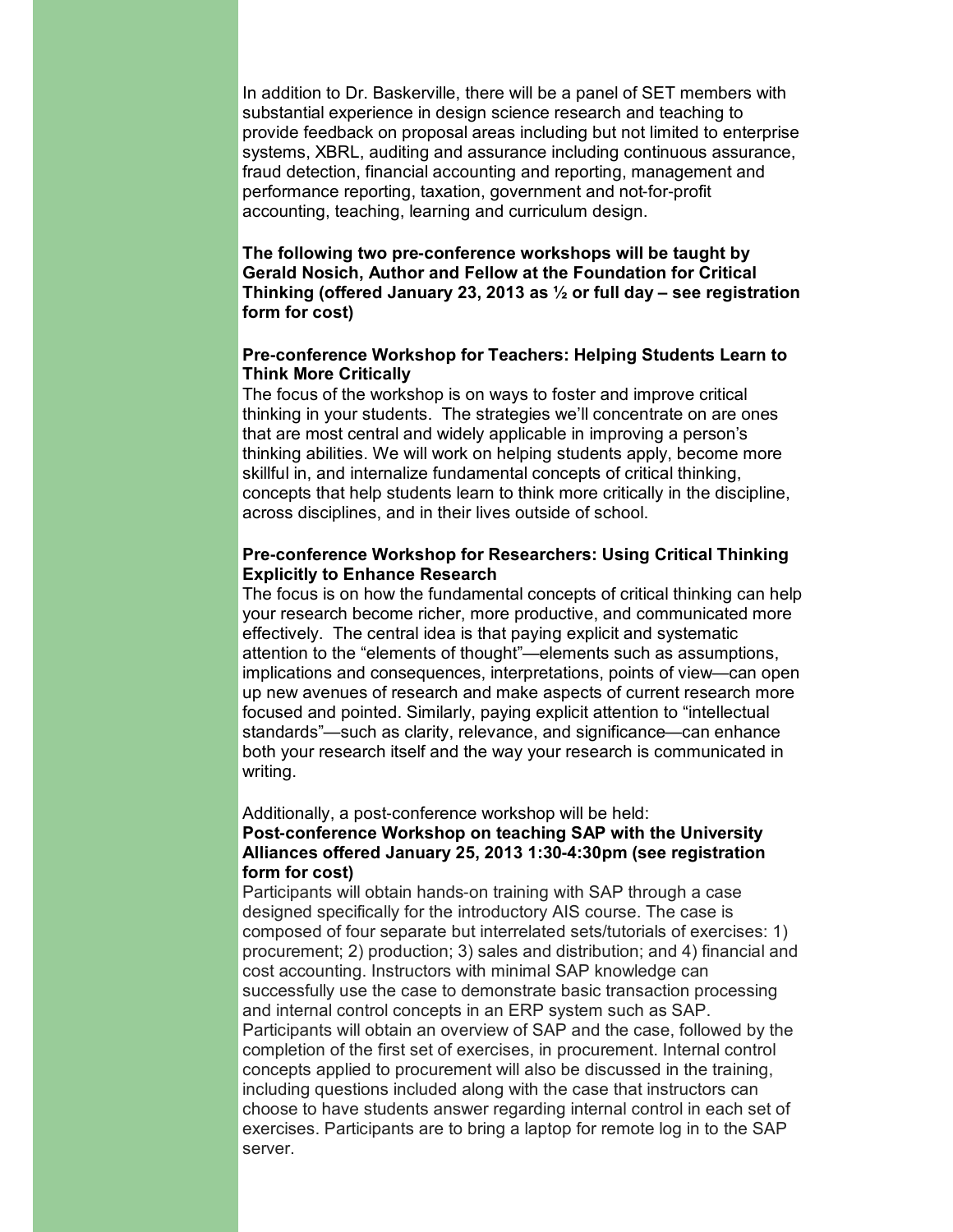## **Volunteer Opportunities**

We are in need of volunteers for reviewing, discussing, and moderating. You can sign up at the same link as the submission link: [https://](https://convention2.allacademic.com/one/aaa/is14/) [convention2.allacademic.com/one/aaa/is14/](https://convention2.allacademic.com/one/aaa/is14/) (click on volunteer opportunities).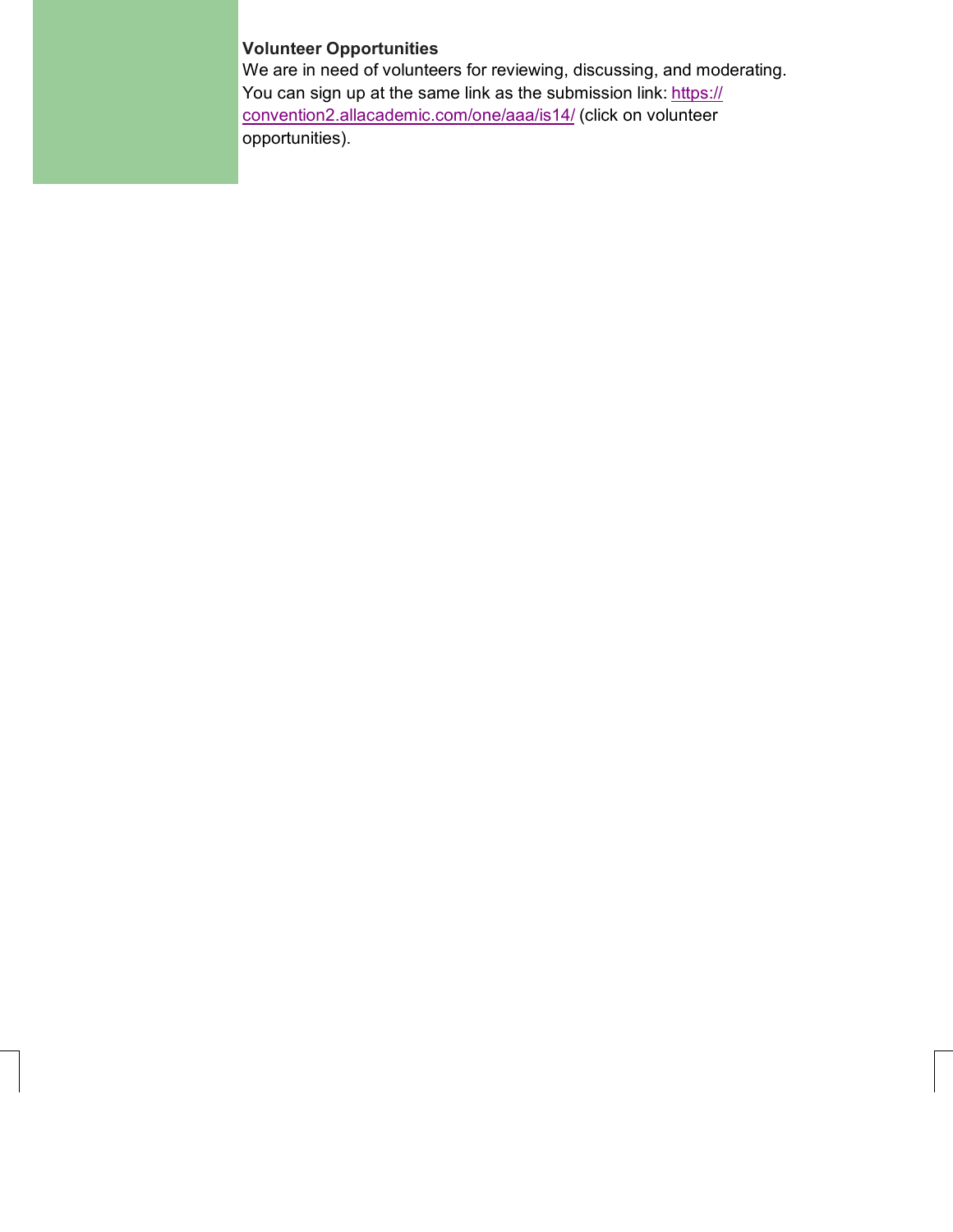

## **Accounting Information Systems**

## **Ongoing Call for Submissions:** *Journal of Information Systems* **–**

## **Information Resources and Knowledge Enablers**

### <span id="page-4-0"></span>[President's Letter](#page-0-0)

[2014 AIS Section Midyear](#page-1-0)

Call for JIS

[Call for Section Awards](#page-5-0)

[Call for JISC2015](#page-7-0)

[Call-for ISAIS](#page-9-0)

To assist academics and practitioners in developing their knowledge of the current state of accounting information systems (AIS), we are encouraging submissions of several types of manuscripts, as detailed below. Before developing your manuscript, please contact the JIS Knowledge Resources editor, Eileen Taylor, at eileen taylor@ncsu.edu to discuss purpose, concepts, etc.

### Academic submissions

**Purposes:** To inform readers about current issues in research and education that may be useful in the AIS discipline. To educate readers about how the author identifies and develops ideas for AIS research and education.

**Questions:** What resources do veteran AIS academics use as they develop research and educate? How can readers adopt their strategies to improve their own productivity?

**Point of View:** How do veteran academics think about AIS research and teaching?

**Conclusions:** These publications will result in a shared knowledge of resources and techniques for our readership. We will deliberately and explicitly develop our discipline with a shared point of view and purpose.

## Practitioner submissions

**Purposes:** To inform readers about current issues in AIS practice and research that will be useful in the AIS discipline, and to share with readers their "way of knowing" about the events, trends, theories, and practices of the AIS discipline.

**Questions:** How do AIS practitioners develop their knowledge of AIS? What current trends and practices are they aware of that will be of interest to our readership?

**Point of View:** How do AIS practitioners think about AIS problems? What is the perspective of an AIS practitioner? What are some of the key issues that researchers in AIS should consider?

**Conclusion:** These publications will result in a shared knowledge of resources and techniques for understanding the current state of AIS practice.

[Return to](http://aaahq.org/infosys/index.html)  [AIS Section Homepage](http://aaahq.org/infosys/index.html)

### Book/Frameworks/Article Reviews

**Purposes:** To inform readers about books, frameworks, guidance articles, and other materials of interest to readers as they work to understand the AIS discipline.

**Questions:** What books, frameworks, guidance, articles, and other materials are of interest? How can AIS academics and practitioners benefit from them?

**Conclusion:** These publications will alert readers to resources that may help them in their research and practice.

**Details:** Submissions may be sole or co-authored, and may range from 1,000 to 8,000 words. We encourage creativity in these submissions.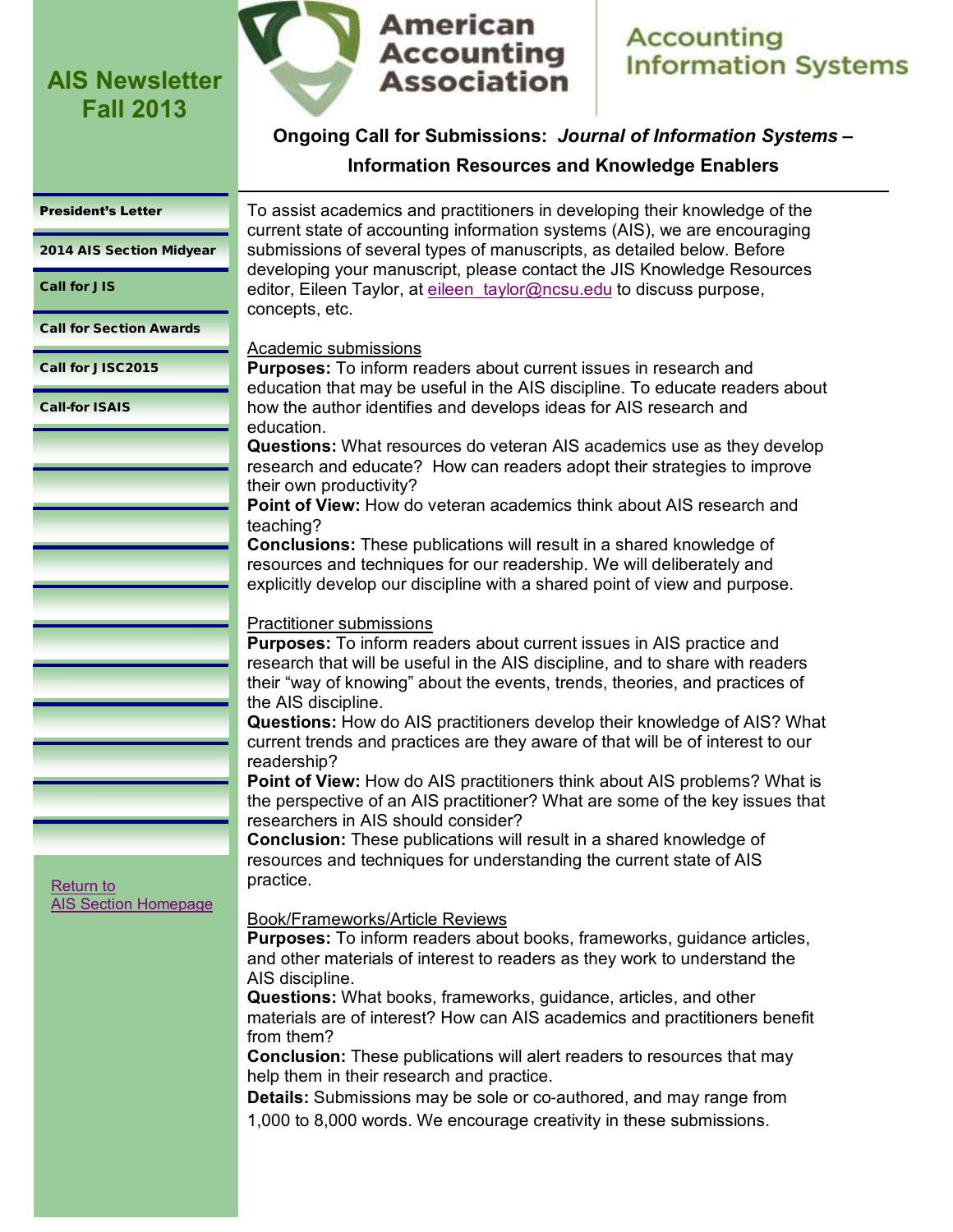

**Accounting<br>Information Systems** 

## **2014 Call for Nominations for AIS Section Awards**

<span id="page-5-0"></span>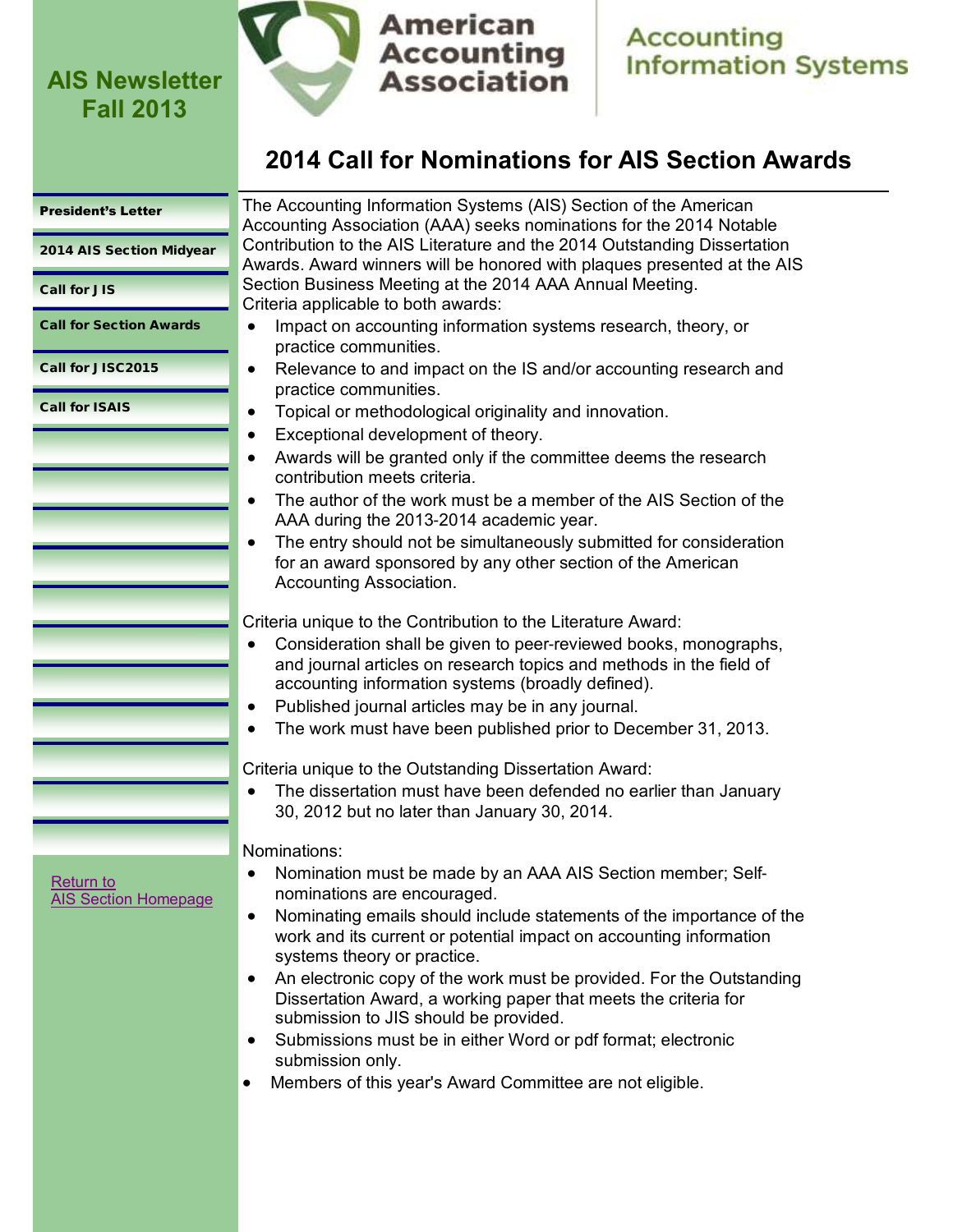The 2014 Award Committee Includes: Rob Pinsker: [rpinsker@fau.edu](mailto:rpinsker@fau.edu) David Wood: <u>davidwood@byu.edu</u>

Please send nominations to the Committee Chair: Cheryl Dunn: [dunnc@gvsu.edu](mailto:dunnc@gvsu.edu) Grand Valley State University Phone: 517-256-4194

**DEADLINE FOR NOMINATIONS: February 15, 2014**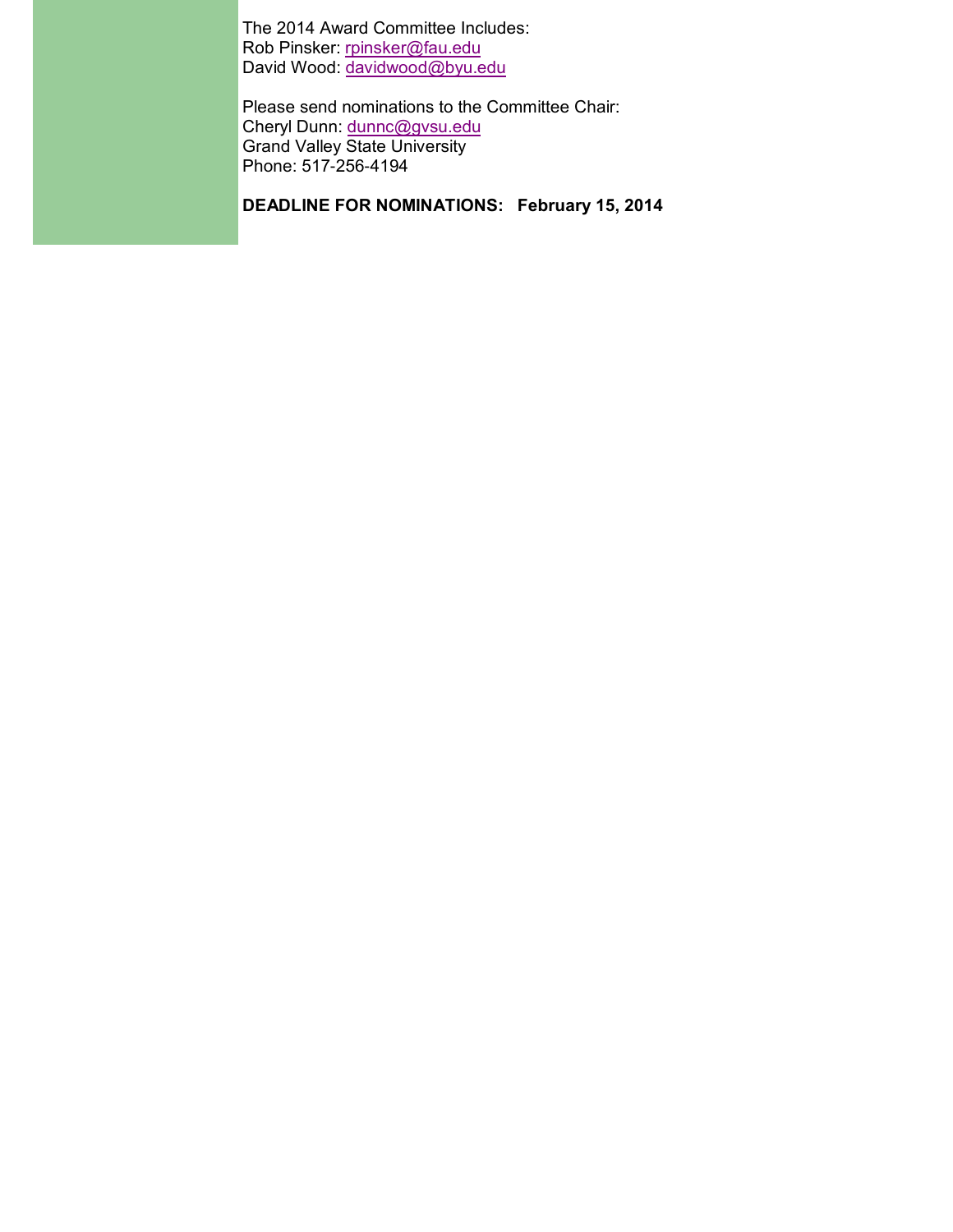

## **Accounting Information Systems**

## **Call JISC2015-1 st** *Journal of Information Systems* **Research Conference**

#### <span id="page-7-0"></span>[President's Letter](#page-0-0)

[2014 AIS Section Midyear](#page-1-0)

[Call for JIS](#page-4-0)

[Call for Section Awards](#page-5-0)

Call for JISC2015

[Call-for ISAIS](#page-9-0)

The *Journal of Information Systems* (JIS) will hold the 1<sup>st</sup> JIS Research Conference (JISC2015) at the offices of the AICPA in New York City, NY on March 26 & 27, 2015. *JIS* is the research journal of the Accounting Information Systems (AIS) section of the American Accounting Association.

### **Sponsors**

Sponsors of JISC2015 are the AICPA and CaseWare-IDEA Inc.

### **Conference Design**

The design of JISC2015 is to provide an opportunity for intense discussion between academics and professionals on research in a targeted area of concern to the broad AIS community. The conference will involve research presentations, round-table discussions, and a keynote presentation; attendance at the conference will be limited to those on the program. Each research paper presentation will have an academic and a professional commentator. Papers presented at JISC2015 will appear in a theme issue of *JIS*, edited by Dr. Diane Janvrin of Iowa State University and Dr. David Wood of Brigham Young University. Research submissions to JISC2015 can follow one of two paths:

- authors may submit preliminary proposals for facilitated data access (deadline: January 15, 2014), or:
- authors may submit completed papers (deadline: December 15, 2014).

In the former case, the *JIS* team, working closely with the conference sponsors, will work to provide access to data for selected research teams.

### **Topics**

The focus of JISC2015 is on Information Technology auditing. Given the increasing importance of technology in all aspects of business and government, IT auditing has become a vital part of internal and external audit. Topics for the conference may include:

- The development and use of IT audit tools
- IT audit and governance, risk and compliance
	- Skills development for IT audit
- IT audit in a world of big data
- Risk management for IT auditing
- **IMPACT 6 INDITY:** Impact of IT risks on the financial statement audit
- Auditing IT risks within a SOX environment
- Level of maturity of IT auditing
- Auditing IT security
- Quantification of IT risks
- Auditing within a distributed computing environment and the cloud
- Planning IT audits
- Continuous audit
- IT audit and privacy
- Undertaking IT audits within a standards environment
- Using generalist auditors for undertaking IT audit engagements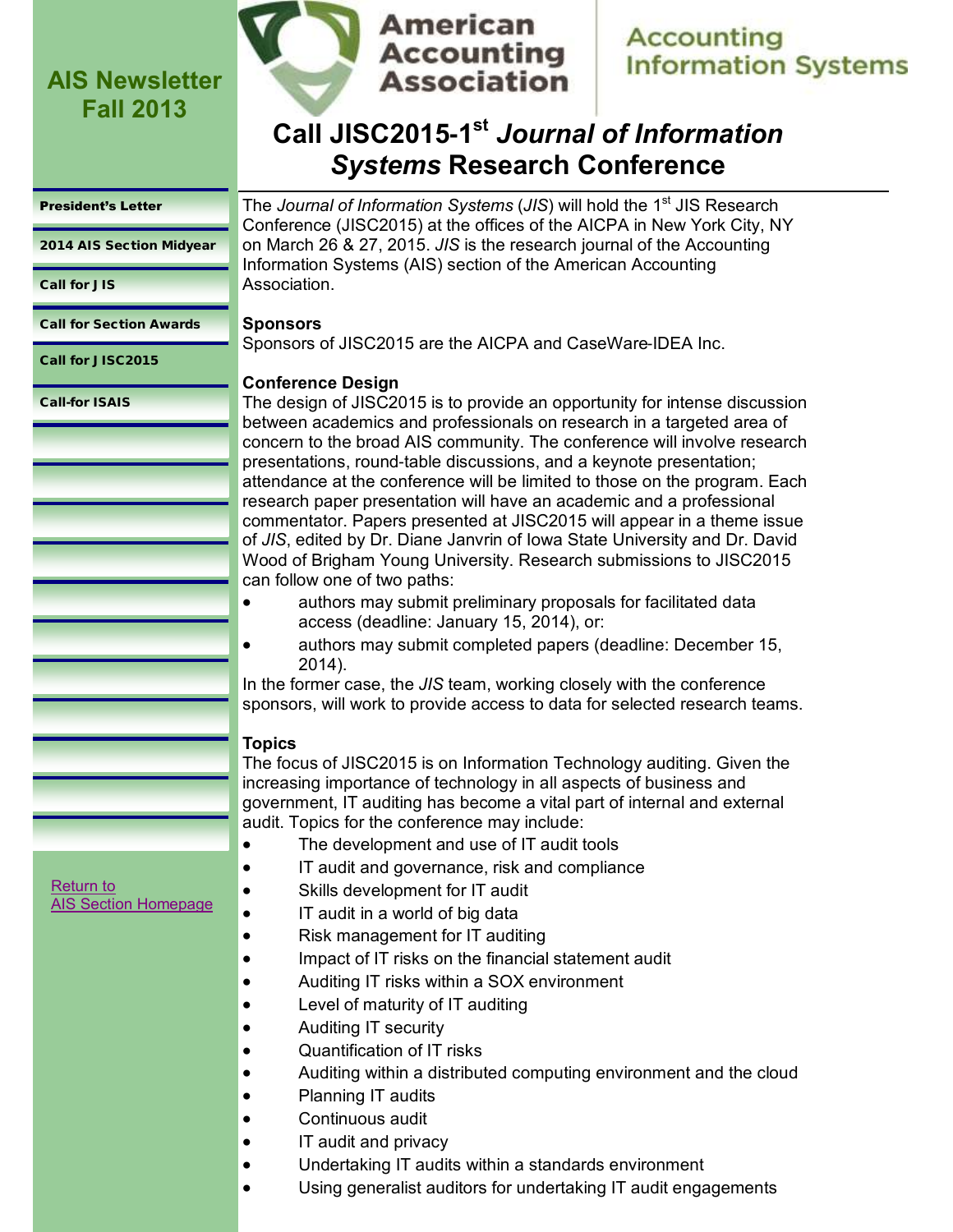### **Facilitated Research Proposals**

Access to data can be a considerable barrier to research on IT audit. Working together with the conference sponsors, the *JIS* team will facilitate research support for a limited number of research teams. This support may include access to case study sites or subjects for experimental or survey-based research. The *JIS* team will screen and shortlist the research support proposals. The team will then work with the AICPA and CaseWare-IDEA to provide access to subjects and case study sites for the supported research teams. A final version of the research must be submitted to JISC2015 and authors must agree to publish all resulting work in *JIS*, if accepted. Research support proposals should sketch the contribution to research and practice, research questions or hypotheses and appropriate theory; describe the research method, and outline the nature of data needed for the study. The proposals should not exceed 3,000 words and should be emailed to [jis-editors@aaahq.org.](mailto:jis-editors@aaahq.org)

#### **Paper submission**

Final papers should follow the *JIS* editorial policy and be submitted to *JIS* using the AAA's manuscript management system. Full details are available at [www.jisonline.com.](http://www.jisonline.com) Papers accepted to JISC2015 also receive a conditional acceptance to *JIS*. Research teams are expected to improve their papers following the guidance from the academic and professional reviewers and from interaction at the conference. Papers not accepted for the conference may continue to receive editorial review by *JIS*.

### **Research methodologies**

All research methodologies are welcome, including experimental, qualitative, field study, analytical, behavioral, archival, design science, and empirical.

### **Financial Support**

One author from each accepted paper will receive funding to help defray travel costs to attend the conference (e.g., plane tickets, hotel, etc.). Authors from the USA, Mexico, and Canada will receive \$1,000. Authors from other countries will receive \$1,500.

#### **Deadlines**

The deadlines for JISC2015 are:

January 15, 2014: Research support proposals due. March 1, 2014: Decisions on research support proposals. December 15, 2014: Non-facilitated research papers due. January 15, 2015: Facilitated research papers due. March 26 & 27, 2015: JISC2015 May 30, 2015: Revised papers due.

#### **Additional information**

Queries can be addressed to [jis-editors@aaahq.org.](mailto:jis-editors@aaahq.org)